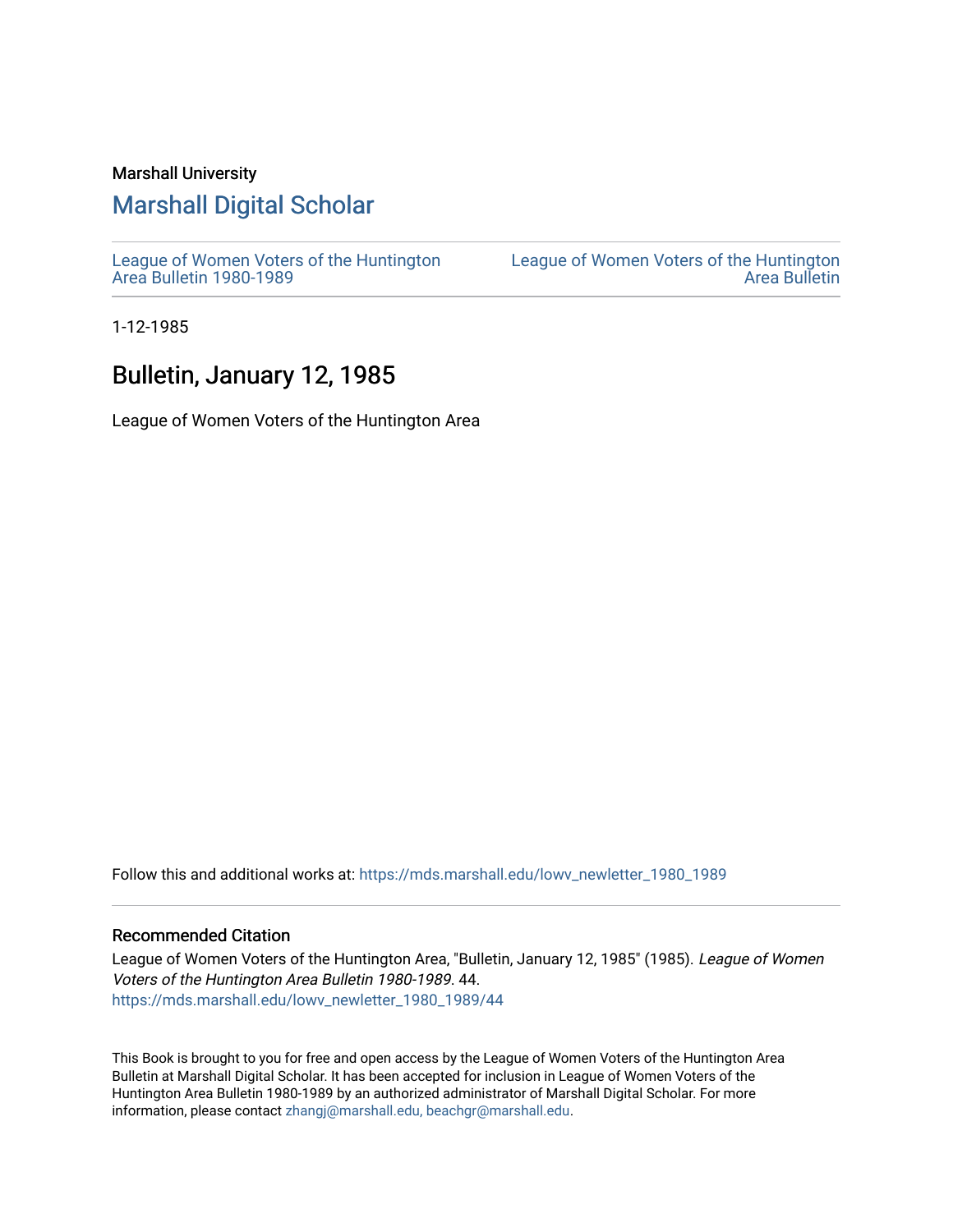# **League of Women Voters of Huntington Area**

**B ulletin January 12, 1985**

| JANUARY 22 Tuesday<br>9:15am                                                                                                                                         | "The Huntington City Charter: Discussion<br>and Consensus" Beverly Hills Presbyterian<br>Church, corner of Green Oak and Norway Ave.<br>Babysitting available. |  |
|----------------------------------------------------------------------------------------------------------------------------------------------------------------------|----------------------------------------------------------------------------------------------------------------------------------------------------------------|--|
| JANUARY 24 Thursday 77:30pm                                                                                                                                          | "The Huntington City Charter: Discussion and<br>"Consensus" First Huntington National Bank,<br>third floor (use mini-bank entrance)                            |  |
| JANUARY 29 Tuesday 12:00noon                                                                                                                                         | <sup>f</sup> "The Huntington City Charter: Discussion and<br>Consensus", Brown Bag Lunch, Marshall University<br>Women's Center, Prichard Hall.                |  |
| ** The meetings on the Huntington City Charter are open to the public,<br>however, only local League members have a voice in the con-<br>sensus-building process.**. |                                                                                                                                                                |  |
| FEBRUARY 7 Thursday 7:30pm                                                                                                                                           | - Board Meeting - place TBA.                                                                                                                                   |  |
| FEBRUARY 19 Tuesday 9:15am                                                                                                                                           | WV State Taxes: Study and Consensus.<br>Beverly<br>Hills Presbyterian Church.                                                                                  |  |
| FEBRUARY 21 Thursday 7:30pm                                                                                                                                          | V/WV State Taxes: Study and Consensus. First<br>Huntington National Bank.                                                                                      |  |
|                                                                                                                                                                      |                                                                                                                                                                |  |

# **Huntington City Charter Review.**

Attached to this month's bulletin is a study of the Huntington City Charter and potential changes in it. The League is offering three identical meetings to discuss this material and reach consensus on it. We hope that all of you will have an opportunity to attend one of the meetings so that you can voice your opinion. If possible, please read the material before **attending the meeting,.**

If you can not attend one of the meetings, you may fill out the consensus question form and mail it to Helen Gibbins, 6128 Gideon Rd., Huntington 25705, by February 4. Because the consensus process is limited to member participation, we can honor the form only if your name is written on it and you are a member of the Huntington League.

**At our February 7 Board Meeting, we will develop a new position on the Huntington City Charter. This position will be based solidly on 6ur existing consensus position** on the city charter, incorportating those changes and additions that you, as members, voice to us this month. The revised position will be used to state the League's opinions to the Charter Board and to comment on the Charter Board's final draft.

**— Helen Gibbins, President, 736-3287**

\*\*\*\*\*\*\*\*\*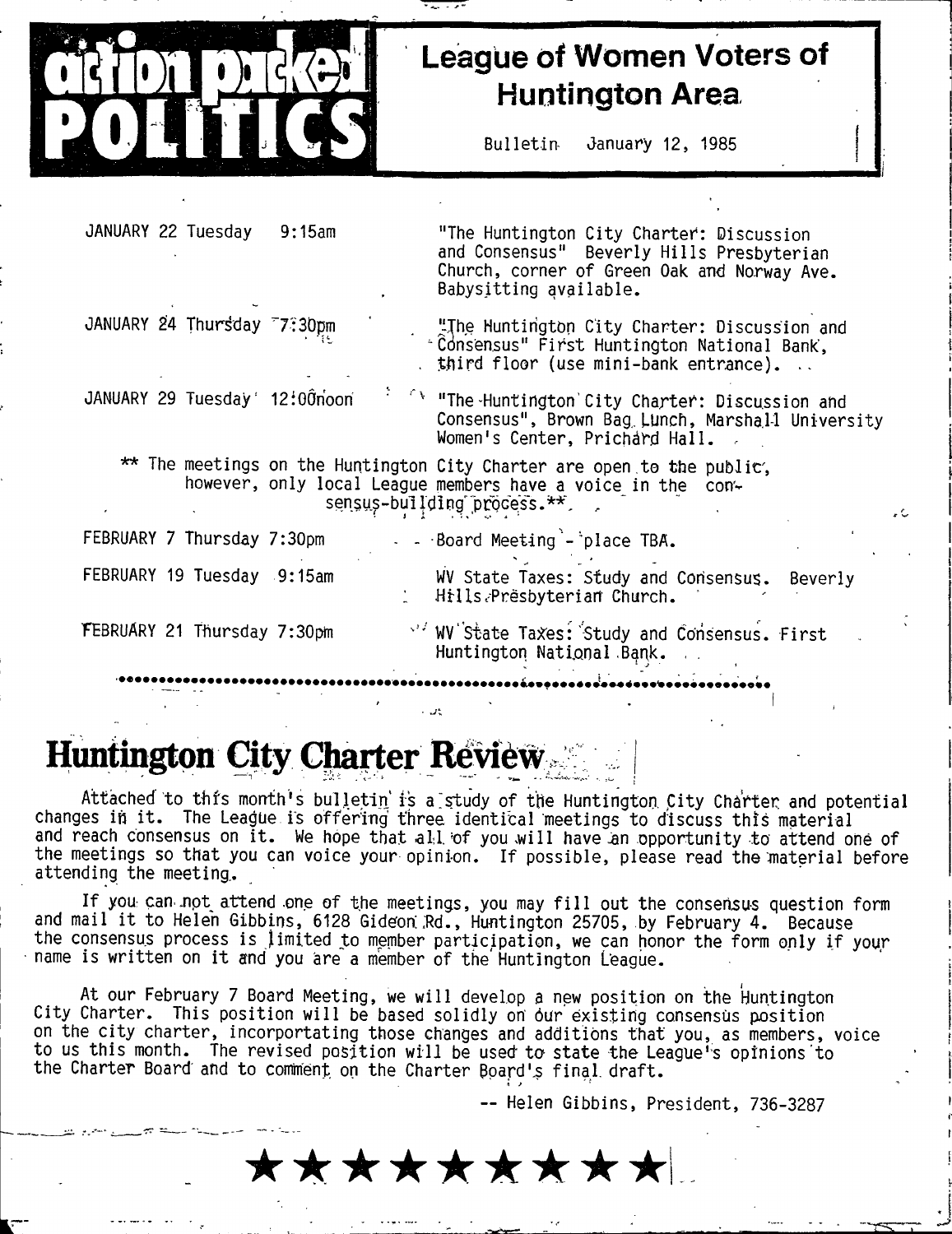| – 2 –<br>Name (for $mail-ins$ )                                                                                                                                                                                                                                                                            |
|------------------------------------------------------------------------------------------------------------------------------------------------------------------------------------------------------------------------------------------------------------------------------------------------------------|
| HUNTINGTON CITY CHARTER REVIEW                                                                                                                                                                                                                                                                             |
| Consensus Questions                                                                                                                                                                                                                                                                                        |
| (To be completed by local League members at one of the three January 1985 Unit<br>Meetings or to be filled out and mailed to the President by February 4, 1985.<br>Please bring these questions and the Charter study with you to the unit meeting<br>you attend. Questions? Call Helen Gibbins, 736-3287) |
| 1. Which form of government do you favor for the city of Huntington? (Check One)<br>Council Manager<br>Strong Mayor<br>- Mayor-Council<br>Commission                                                                                                                                                       |
| 2. If Huntington continues to operate under the Council-Manager form, do you favor the<br>mayor being elected by the Council, or by the voters? (NOTE: the WV Code does<br>not now allow citizens to elect the mayor for Council-Manager governments.)                                                     |
| 3. What should be the length of the term for the Mayor?                                                                                                                                                                                                                                                    |
| 4. Please indicate whether (answer yes or no) you favor the Council selecting<br>the City Clerk<br>The City Auditor<br>The City Attorney<br>The City Judge<br>Other:                                                                                                                                       |
| 5. Do you favor the voters electing any public officials other than the city council and/<br>or mayor? Which officials?                                                                                                                                                                                    |
| 6. How should the City Manager be selected?<br>by the City Council<br>by the Mayor with the Council's approval                                                                                                                                                                                             |
| 7. Please indicate whether (answer yes or no) you favor the Manager selecting the department<br>heads<br>with the Council's approval<br>without the Council's approval                                                                                                                                     |
| 8. How should the the City Council be elected? (Check One)<br>by districts<br>by districts with at-large voting<br>by districts and at-large                                                                                                                                                               |
| 9. If the Huntington Charter includes both at-large and district members, would you favor<br>more district members, or more at-large members? (Check one)                                                                                                                                                  |
| 10. How many people should serve on the City Council? (Check One)                                                                                                                                                                                                                                          |
| seven<br>nine<br>(NOTE: The WV Code limits Council-Manager govern-<br>eleven<br>ments to a maximum of eleven (11) members on<br>other:<br>the council.)                                                                                                                                                    |
| 11. What should be the length of terms for City Council members? (Check One)<br>two years<br>four years<br>four years, staggered terms<br>other (please specify no. of years):                                                                                                                             |
| 12. Should City Council members be elected on a partisan ballot?                                                                                                                                                                                                                                           |
| 13. What other suggestions do you have pertaining to the Huntington City Charter?                                                                                                                                                                                                                          |
|                                                                                                                                                                                                                                                                                                            |
| LWV of Huntington January 1985                                                                                                                                                                                                                                                                             |

!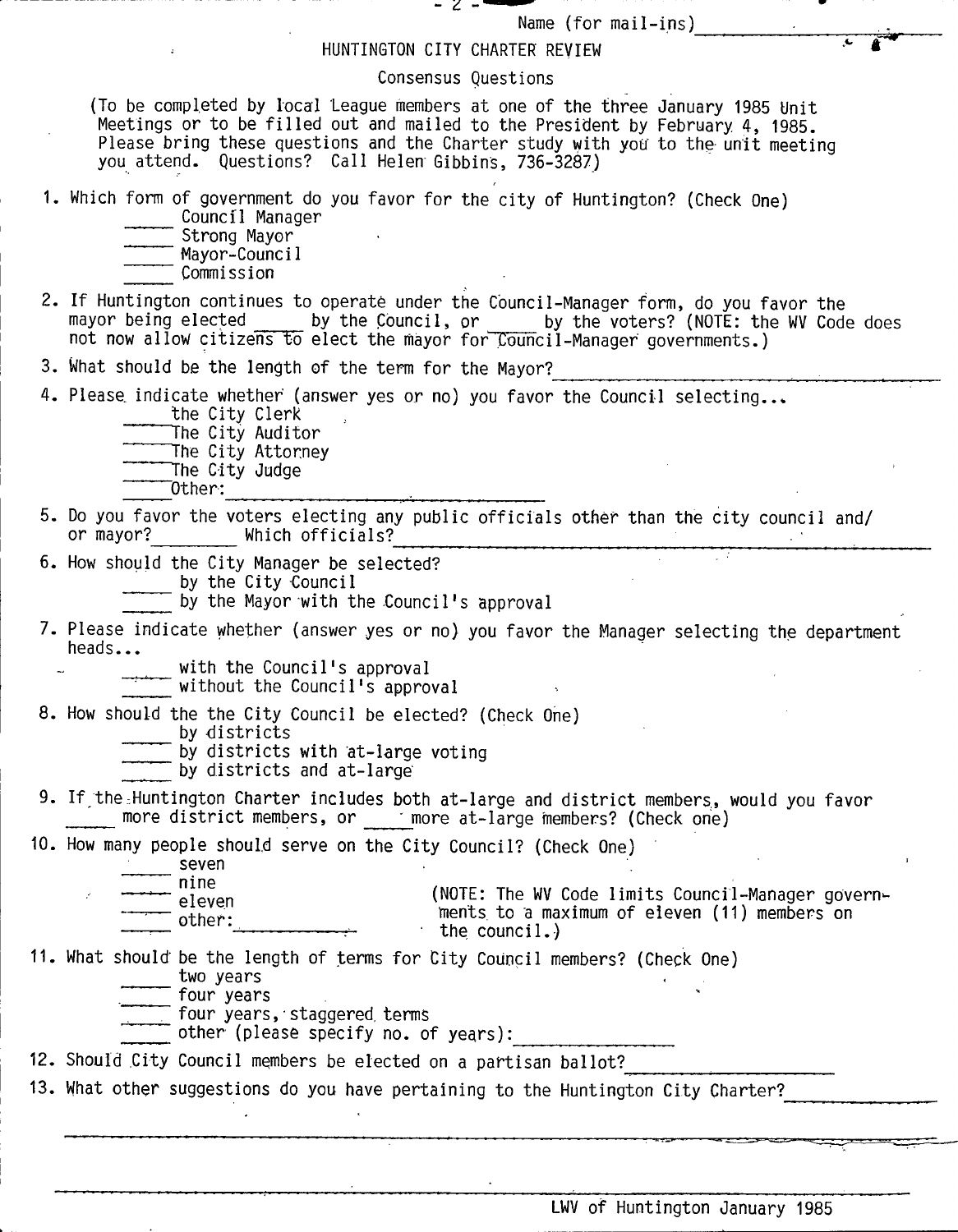**pters Service** 

Thank you to EVERYONE who helped with League Voters Service Activity during the 1984 election: You have truly "Made Your Mark on Politics."

 $-3 =$ 

The Voters Service Committee is now in the process of reviewing the election process in Cabell County. Our recommendations and suggestions for improving the process will be shared with the County Clerk. If you know of any problems related to voting which occurred in the November 184 election, or if you would like to report any situations where you think voting was handled particularly well, please let the V.S. Committee know at 525-5911 by January 31.

--Betty Barrett, Voters Service Chair



## **GETTING THE LEAGUE JOB DONE**

WANTED: Committee members for

- # Study of WV State Taxes -- contact Linda Rowe, 523-4475
- # International Relations -- contact Nancy Taylor, 522-3361

BE INVOLVED! VOLUNTEER TO

SERVE ON A COMMITTEE OR

DO A "SPOT" JOB.

**RECREATION** 

On December 18, 1984, Marcia Daoust, Susan Ray and Helen Gibbins met with Parks Director, Jim McCellan, and his staff to discuss the League's ideas pertaining to the plans the<br>Park Board is developing for the County. We discussed methods for serving less centralized areas of the county, planning neighborhood parks, use of school playgrounds, and safety.

Annual Meeting Coming in Spring

Next month's Bulletin will feature the proposed program for the coming year and plans for our Annual Meeting in March. If you have ideas or suggestions for League Action or Study in the 1985-86 year, please contact Helen Gibbins (736-3287) or a Board member.

# **MAKE YOUR MARK** ON U.S. TAX POLICY

It's easy to participate in the LWVUS fiscal policy study. Just read your Winter 1985 National VOTER and be sure to make your mark by sending the tear-off form to the national League office. Deadline for receipt of responses is February 15, 1985. Remember, the success of this national study depends on you!